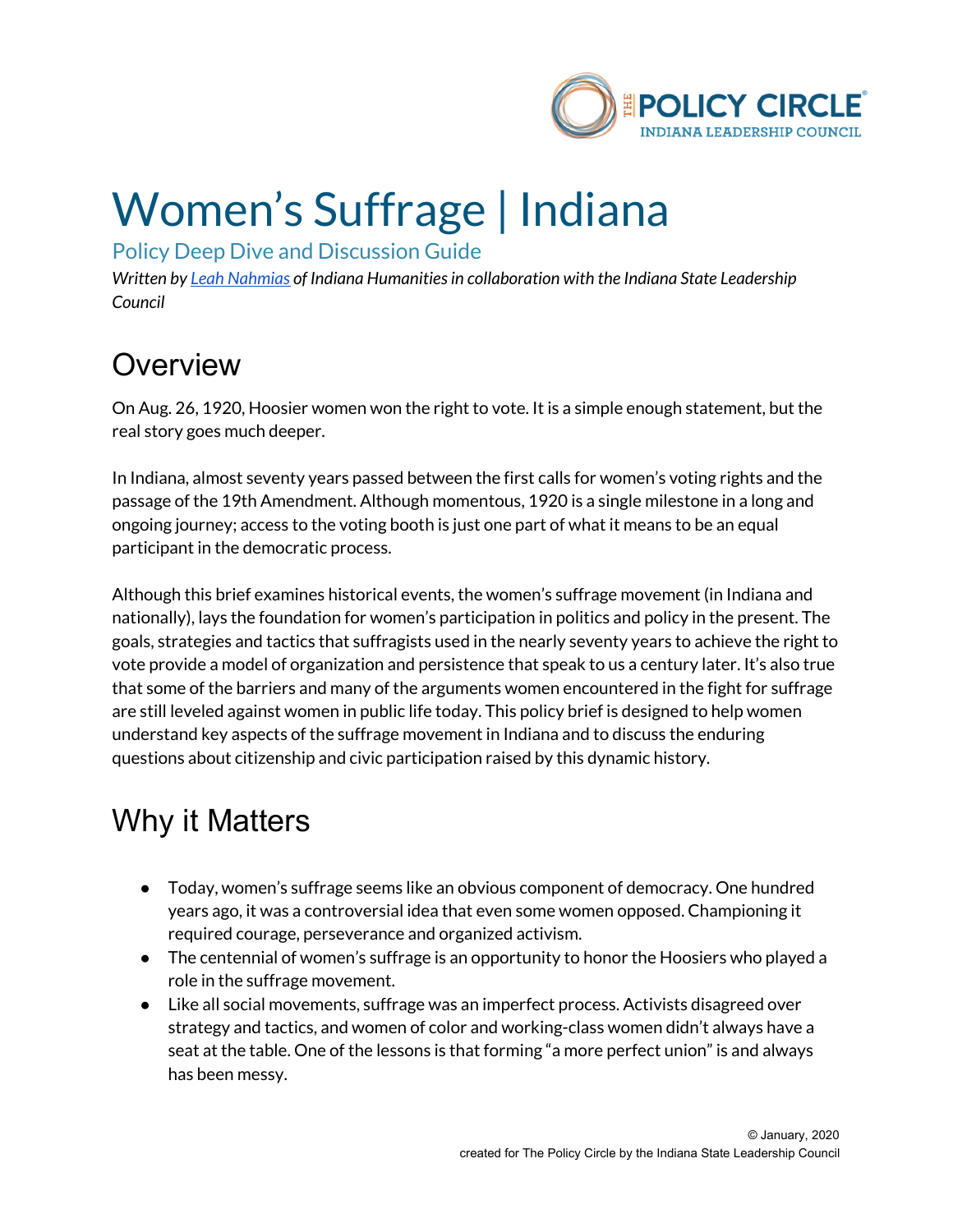- While the 19th Amendment gave women access to the voting booth, the struggle for full equality continues. Today, we can all learn from the women who fought for the vote as we fight to ensure equality for all.
- As we acknowledge the impact suffrage had on women, we also should consider where our laws, culture and institutions might be keeping others from fully engaging in our democracy.
- The role of Hoosiers in the suffrage movement is a story that isn't fully known or told. This is Indiana's opportunity to delve into that history and capture it for future generations.

### Key Ideas

Indiana had one of the earliest—if not the earliest—state suffrage movements, starting with the first women's rights convention in 1851, only three years after the Seneca Falls Convention.

For those who know Indiana history, it's not surprising that the first calls for women's right to vote emerged from the Quaker community. Quakers, who were active in many reform movements in the 19<sup>th</sup> century, organized the first women's rights convention in Dublin, Indiana on Oct. 14-15, 1851. Delegates called for a number of reforms in addition to the right to vote, including equal pay for equal work, more access to education for girls and women, and increased legal rights. The following year, in Richmond, the Indiana Woman's Rights Association was founded. It is believed to be one of the first, if not the first, state-based suffrage organizations in the nation. In 1853, convention delegates called for full equality for women in all political rights and functions.

In 1859, more than 1,000 Hoosiers signed a petition to the state legislature asking that all laws that made distinctions on the basis of gender be eliminated. That year, Dr. Mary Thomas, one of the state's first female doctors, a Quaker and an organizer of the 1851 convention, became the first woman to speak before the Indiana General Assembly on the question of women's equal rights.

The Indiana Woman's Rights Association met annually until 1859, when, as happened nationally, women and their allies turned their attention to the Civil War.

The Indiana women's suffrage movement was a diverse coalition with national and international outreach.

After the Civil War, the national suffrage movement split over the questions about black men and women's suffrage. In other states, especially in the former Confederacy, state-based suffrage associations were sharply segregated. But in Indiana, historical records indicate the suffrage movement was integrated and diverse. African American women attended the early women's rights conventions. Indeed, at an early convention, newspapers report an African American woman in attendance asked delegates if her rights, too, were being spoken for by suffragist activists—and she was told yes, the delegates were asking for full rights to vote for black as well as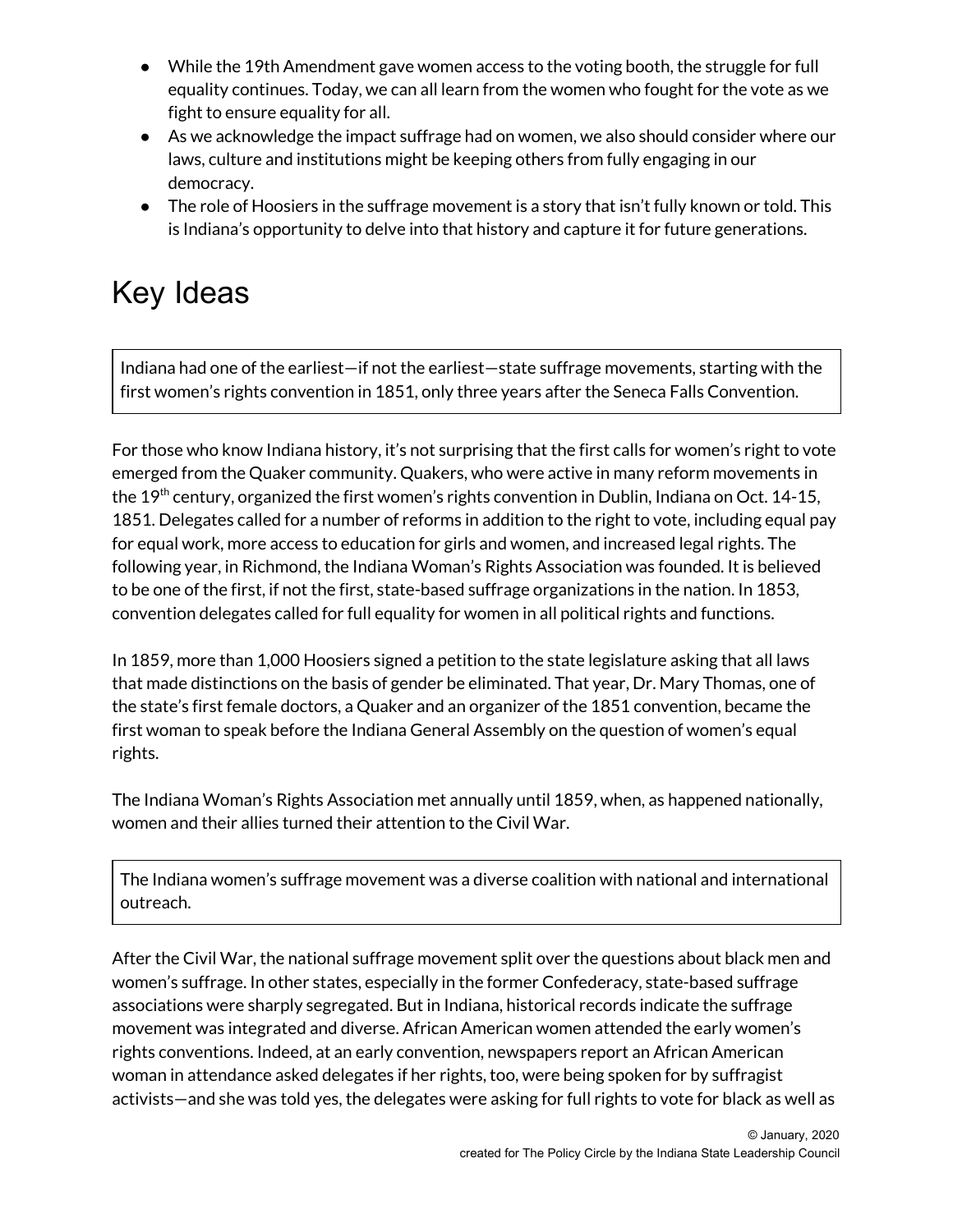white women in Indiana. Later, in the early 1910s, several African American branches of the Equal Suffrage Society formed in Indianapolis, Marion and elsewhere.

Indiana suffragists were not just racially diverse. Hoosiers suffragists were religiously, socio-economically and politically diverse, and their ranks included not just the upper-class white women whose image we can so easily conjure, but also working-class women, immigrants, Jewish women, political radicals and women of color. This in part reflected the importance of women's clubs, no matter their issue or their members, and their ability to take up the question of suffrage among their activities.

Women won—and lost—the right to vote twice before 1920.

Women's attempts to secure the vote "were continually hampered by the Indiana Constitution itself. Its structure made it difficult for women to gain the vote through the state legislative process. Any amendment to the state constitution had to be approved by two separate legislative sessions—yet the state legislature convened only every other year. Therefore, it took at least two years to amend the constitution, making the challenge steeper for suffragists and giving their opponents more time to organize and kill any proposed suffrage law or amendment.

"This challenge reared its head in 1881, when Indiana legislators approved an amendment granting Hoosier women the right to vote. But when the Indiana General Assembly reconvened in 1883, it was discovered that the 1881 law had mysteriously not been recorded in the official legislative record from the previous session. Thus, according to the Indiana Constitution, the suffrage amendment couldn't be voted on a second time because it officially didn't exist" [\(Morgan](http://indianasuffrage100.org/indiana-womens-suffrage-history/)).

The 1881-1883 proved a dispiriting setback—the first generation of suffragists was aging and it appeared that a legislative approach wasn't getting anywhere. The Hoosier suffrage movement entered a long period of quiet, until a new generation of leaders, armed with new grassroots techniques, once again pushed suffrage the forefront of state politics.

When the U.S. entered World War I, like most of their counterparts across the nation, "the majority of Hoosier suffragists answered the call to support the Great War. But they learned a lesson from the suffrage movement during the Civil War. This time, they made suffrage a part of the plan to "make the world safe for democracy." Suffragists knitted socks for soldiers, raised money for Liberty Loans and spoke in support of the war to various civic groups. But unlike during the 1860s, they participated in these efforts while also agitating for suffrage. Activists cannily connected their cause to the surge of wartime patriotism and rhetoric around the idea of "duty."

"Given the increasing power of the suffrage movement and the heightened expectations raised by World War I, progress appeared favorable in 1917. Thanks to continued and increasing agitation in Indiana and nationally, the Indiana General Assembly actually passed three laws favored by suffragists during the 1917 session. The first called for a convention to be held in September, for the purpose of drafting a new state constitution (with the hopes that the new constitution would include women's suffrage). The second law amended the current state constitution to allow for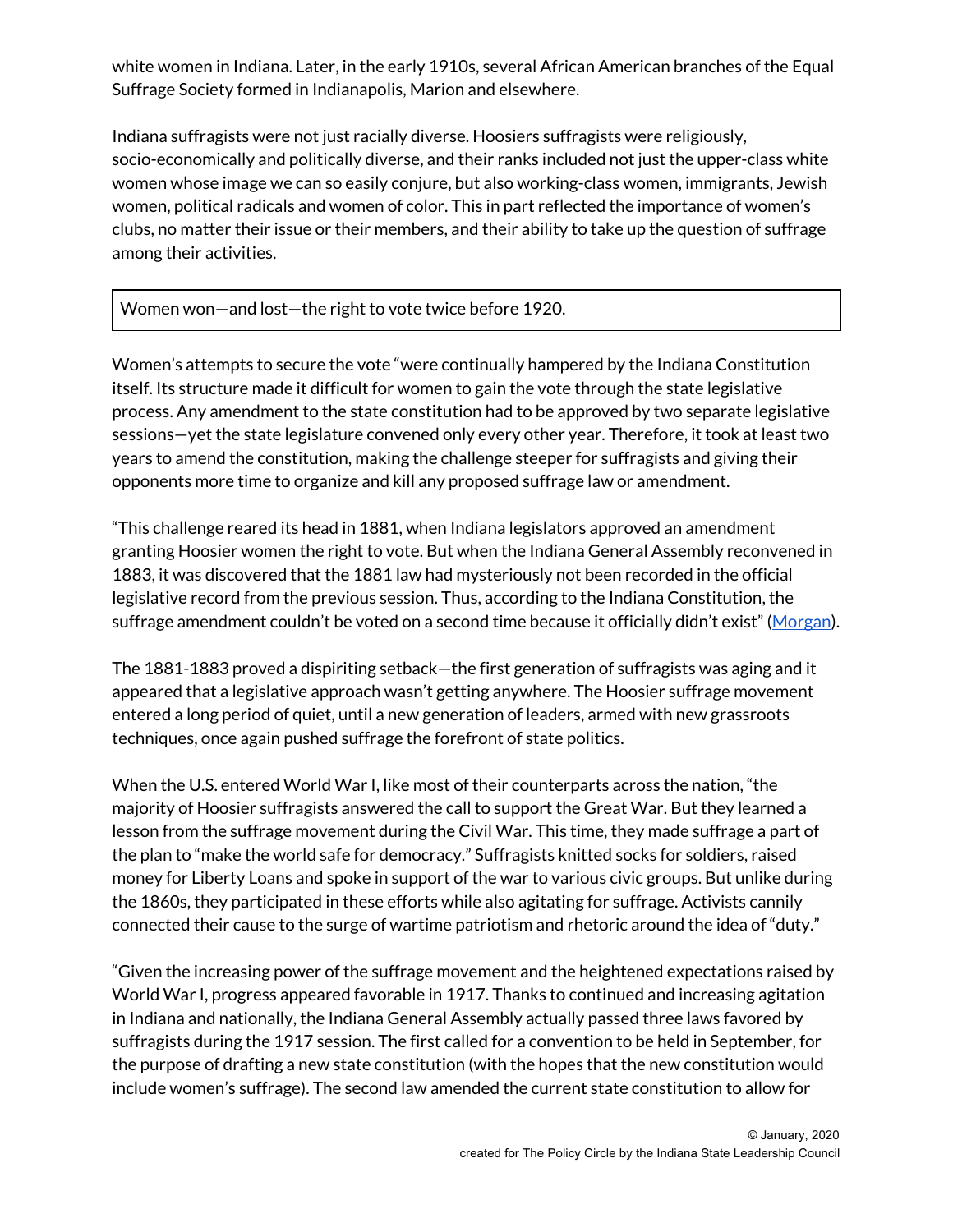women's suffrage (which in order to become effective would have to be passed again by the 1919 legislature and approved by a majority of voters—though the passage of the constitutional convention bill and the prospects of a new state constitution appeared to make this law moot). The third law offered Indiana women partial suffrage, giving them the right to vote for presidential electors, for some state offices and in municipal elections that very year. Just as important, it also gave them the right to vote for delegates to the upcoming constitutional convention and for ratification of the new constitution.

"Imagine the scene: Thousands of Indiana women celebrating their victories, rushing out to register to vote over the course of the summer of 1917. Women in their eighties and nineties joined younger women at clerks' offices around the state. The first women to vote in the state were in Warren County...In Columbus, two African American women were the first to register. "There was a boom Tuesday afternoon in the matter of registration…when a long file of women entered the courthouse," remembered Natalie Parker, the president of the Porter County Woman's Franchise League; by the end of the summer, 80 percent of all registered voters in Porter County were women.

"Then came the next setback, which for Indiana women was possibly even more difficult to endure than the 1881–83 debacle. Men who opposed women's suffrage challenged both the constitutional convention law and the partial suffrage law, and in separate rulings the Indiana Supreme Court found them to be unconstitutional. There would be no opportunity to introduce suffrage in a new state constitution, and women were stripped of their partial suffrage rights effective October 26, 1917. The constitutional amendment law still stood, but that meant restarting a long, slow process. The defeat of the 1917 state legislation heightened the importance of a federal amendment—and so Hoosier suffragists turned their attention to this project" [\(Morgan](http://indianasuffrage100.org/indiana-womens-suffrage-history/)).

Indiana women shaped politics and policy even before they officially had the right to vote.

Indiana women organized powerful groups including the Woman's Franchise League, the Legislative Council, and the Indianapolis Equal Suffrage Society. Grace Julian Clarke, the daughter and granddaughter of abolitionists and a life-long reformer, realized the potential of women to advocate on all kinds of issues, not only suffrage. An early successful example was advocacy on education and schools. Clarke organized a Woman's School Commission in Indianapolis, which successfully worked to elect women to the school board—a case where women were holding elected office without officially having the right to vote! This organization eventually spread to 60 branches across the state and morphed into the Woman's Franchise League, thus demonstrating the ways that the battle for suffrage was related to and inextricable from other reform efforts, and that women applied their hard-won advocacy and activist skills to new policy issues over time.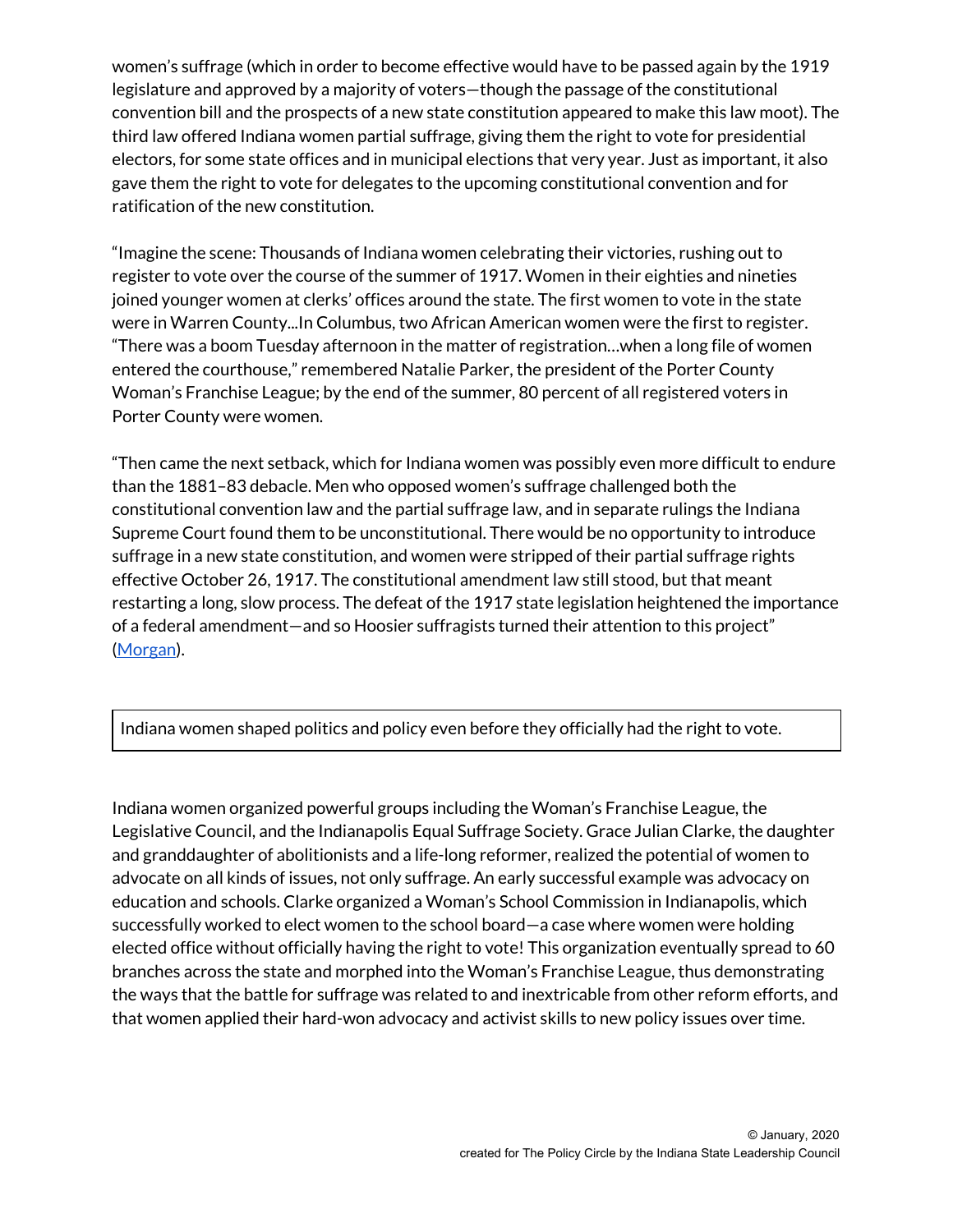The Legislative Council of Indiana, also founded by Clarke, even managed to secure offices in the State House so that advocates could drop in on General Assembly members at a moment's notice—a remarkable feat during a time when women did not actually have the right to vote.

### Key Dates

| 1848          | The first women's rights convention in America, organized by Lucretia Mott and<br>Elizabeth Cady Stanton, takes place in Seneca Falls, New York. Stanton issues the<br>Declaration of Sentiments, modeled on the Declaration of Independence, which is the<br>first document to call for women's right to vote.                                                                                                                                                             |
|---------------|-----------------------------------------------------------------------------------------------------------------------------------------------------------------------------------------------------------------------------------------------------------------------------------------------------------------------------------------------------------------------------------------------------------------------------------------------------------------------------|
| 1851          | The first Indiana women's rights convention, organized by Randolph County's<br>Amanda Way, a Quaker reformer, is held in Dublin. Women ask for many rights,<br>including suffrage. The next year they form the Indiana Woman's Rights Association.                                                                                                                                                                                                                          |
| 1868-<br>1869 | Following the Civil War, the 14th and 15th Amendments, guaranteeing citizenship<br>and equal protection to those born in the U.S., and universal male suffrage, are<br>passed. Suffragists split over support for the 15th Amendment, with some arguing<br>that white women deserved the right to vote before black men, while others withheld<br>support because the 15th Amendment inserted language about gender and rights<br>into the Constitution for the first time. |
| 1878          | The Indianapolis Equal Suffrage Society is founded by May Wright Sewall of<br>Indianapolis. The IESS works with the Indiana Woman's Suffrage Association to<br>target Indiana General Assembly members and urge them to take up the "suffrage<br>question."                                                                                                                                                                                                                 |
| 1881          | The Indiana General Assembly passes a women's suffrage bill. To ensure it passes<br>again in the 1883 session, as required by state law, Hoosier women organize<br>letter-writing campaigns and other efforts to pressure legislators.                                                                                                                                                                                                                                      |
| 1883          | The General Assembly fails to pass the 1881 suffrage bill after it mysteriously<br>disappears from the legislative records of the previous session. Thus, the bill fails.                                                                                                                                                                                                                                                                                                   |
| 1897          | Susan B. Anthony speaks before the Indiana General Assembly, urging them to grant<br>women the right to vote: "Make the brain under the bonnet count for as much as the<br>brain under the hat."                                                                                                                                                                                                                                                                            |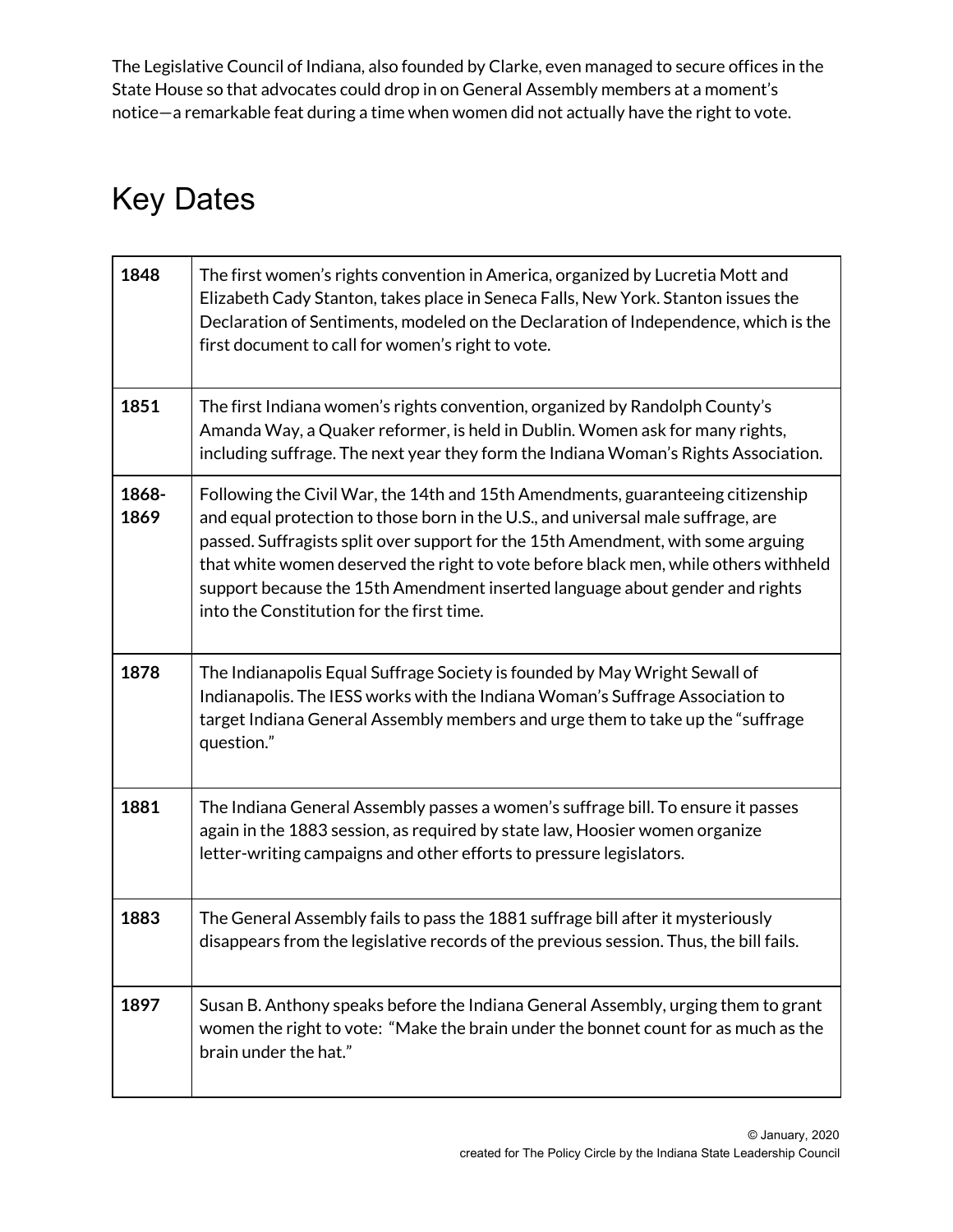| 1909          | The Equal Suffrage Association is revived in Logansport and what would eventually<br>become the Woman's Franchise League is founded in Indianapolis by Grace Julian<br>Clarke and Dr. Amelia Keller. Clarke, seeing that 60+ years of direct appeals to<br>legislators hadn't worked, pushes instead for direct action, organizing motor car<br>rallies, parades, and other high-profile activities to build mass support for women's<br>suffrage.                                                                                                                                                                        |
|---------------|---------------------------------------------------------------------------------------------------------------------------------------------------------------------------------------------------------------------------------------------------------------------------------------------------------------------------------------------------------------------------------------------------------------------------------------------------------------------------------------------------------------------------------------------------------------------------------------------------------------------------|
| 1914          | Clarke founds a powerful lobbying group, the Legislative Council of Indiana,<br>representing 50,000 women from across the state who lobby legislators for suffrage<br>and other reforms even though women do not yet have the vote.                                                                                                                                                                                                                                                                                                                                                                                       |
| 1917          | The Indiana General Assembly passes the Maston-McKinley Partial Suffrage Act, in<br>addition to a bill calling for a suffrage amendment to the state constitution.<br>Thousands of women across the state rush out to register to vote. However, two men<br>opposed to suffrage bring lawsuits, claiming that the extra poll workers and separate<br>ballot boxes to accommodate women voters and the cost of a special convention<br>would constitute an undue burden to taxpayers. The Indiana Supreme Court agrees<br>and Hoosier women lose the right to vote just a few days before the 1917 municipal<br>elections. |
| 1918          | The U.S. House of Representatives approves the 19th Amendment, guaranteeing that<br>women have the right to vote. Indiana representative Henry Barnhart is carried from<br>his hospital bed in order to vote in favor in the close vote.                                                                                                                                                                                                                                                                                                                                                                                  |
| 1919          | In June, the U.S. Senate passes the 19th Amendment. Indiana suffragists ask for a<br>special session of the General Assembly in order to ratify the Amendment but Gov.<br>Goodrich resists.                                                                                                                                                                                                                                                                                                                                                                                                                               |
| 1920          | Jan. 3: The Woman's Franchise League again calls for a special session; this time 2/3<br>of Indiana legislators agree and the session is called.<br>Jan. 16: The Indiana General Assembly ratifies the 19th Amendment<br>Aug. 26: The final paperwork needed to put the suffrage amendment into effect is                                                                                                                                                                                                                                                                                                                 |
|               | completed in Congress.<br>Nov. 2: Indiana women turn out to vote in elections across the state for the first time.                                                                                                                                                                                                                                                                                                                                                                                                                                                                                                        |
| 1920-<br>1922 | Julia Nelson (R-Delaware County) replaced a deceased nominee on a special election<br>ballot just days before women got the right to vote in 1920, and so became the first                                                                                                                                                                                                                                                                                                                                                                                                                                                |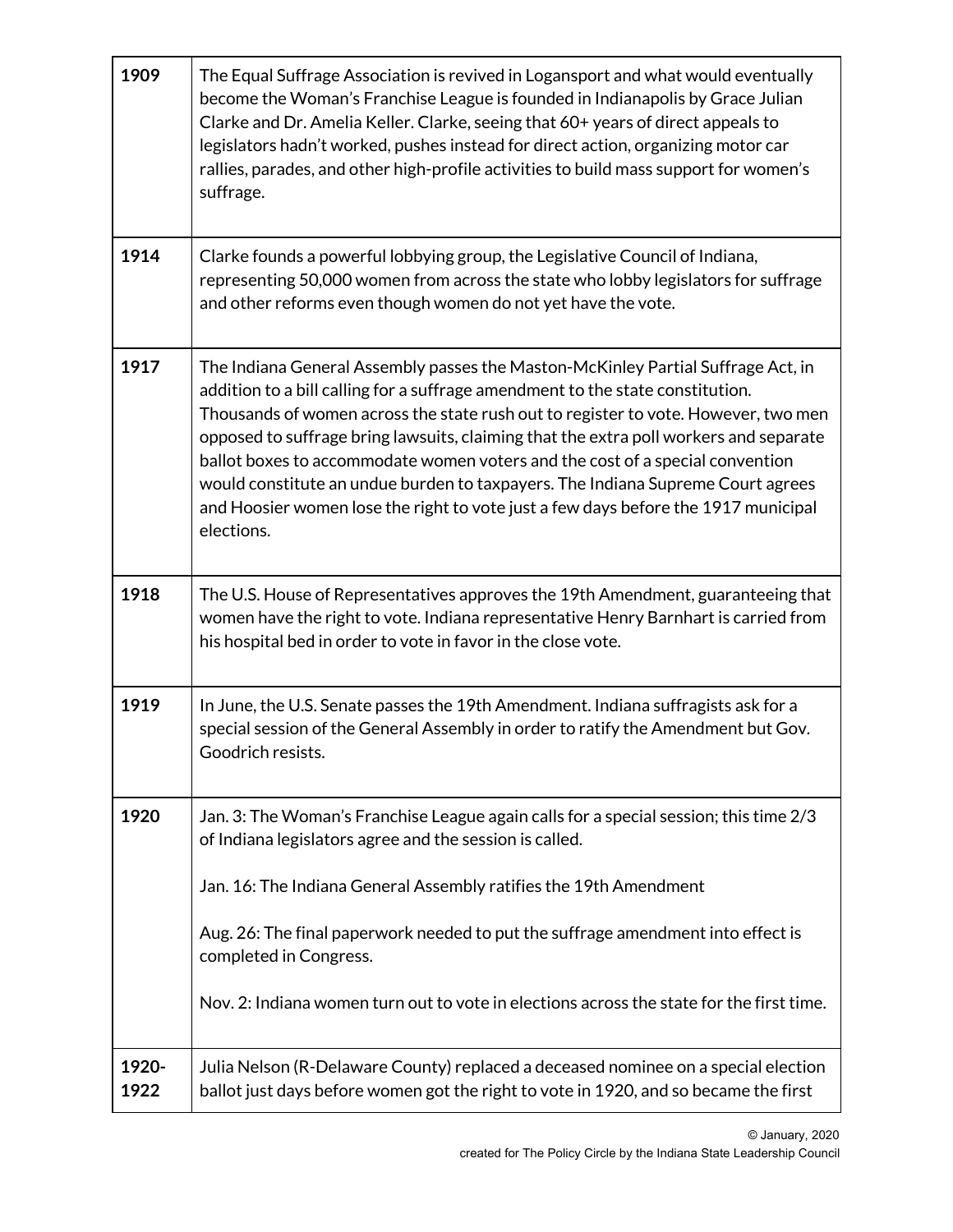|      | woman elected to the General Assembly. Two years later, in 1922, Elizabeth Rainey<br>(R-Marion County) was the first woman to win a general election for the state<br>legislature.                                                                                                                                                                                                                                                                                                                                                                                                                                                       |
|------|------------------------------------------------------------------------------------------------------------------------------------------------------------------------------------------------------------------------------------------------------------------------------------------------------------------------------------------------------------------------------------------------------------------------------------------------------------------------------------------------------------------------------------------------------------------------------------------------------------------------------------------|
| 1921 | The Equal Rights Amendment, barring discrimination based on gender, is first<br>introduced.                                                                                                                                                                                                                                                                                                                                                                                                                                                                                                                                              |
| 1942 | Arcada Balz (R-Marion County) becomes the first woman elected to the Indiana<br>Senate. Changing gender roles during World War II helped propel her to victory.                                                                                                                                                                                                                                                                                                                                                                                                                                                                          |
| 1965 | The U.S. Congress passes the Voting Rights Act, which eliminates many race-based<br>barriers to voting that had been in place in states, including poll taxes, literacy tests<br>and other measures to depress African Americans' access to the ballot.                                                                                                                                                                                                                                                                                                                                                                                  |
| 1972 | The first African American women, Julia Carson (D-Marion County) and Katie Hall<br>(D-Lake County) are elected to the Indiana General Assembly. It's also the first year<br>that women reached double-digits in the state legislature.<br>The Equal Rights Amendment is passed by both chambers of the U.S. Congress and is<br>sent out to the states for ratification. Indiana Senator Birch Bayh is the champion for<br>the ERA in the Senate; he also champions other significant women's legislation,<br>including Title IX. The following year, Hoosiers for the Equal Rights Amendment is<br>formed to lobby for its ratification. |
| 1977 | After a long and canny political battle, Indiana ratifies the Equal Rights Amendment.<br>Hoosier ERA supporters from both political parties lead a two-pronged approach of<br>convincing some legislators to support the amendment and targeting intractable<br>opponents by running alternate candidates-and winning. However, Indiana is the<br>last state to ratify the ERA before the deadline set by Congress expires and the<br>Amendment fails to be enacted.                                                                                                                                                                     |
| 1988 | The first year that at least 20 women were elected to the Indiana General Assembly,<br>out of 150 seats.                                                                                                                                                                                                                                                                                                                                                                                                                                                                                                                                 |
| 2008 | The first year that at least 30 women were elected to the Indiana General Assembly.                                                                                                                                                                                                                                                                                                                                                                                                                                                                                                                                                      |

# Thought Leaders

Indiana women were leaders in the national suffrage movement and were involved in many international causes as well. The leading historian of suffrage in Indiana, Dr. Anita Morgan, notes that one of her particular disappointments is that the influence of Hoosier women in the national story has largely been forgotten. There are many examples of Indiana women's influence at the forefront and behind the scenes of the national movement. Countless Indiana women participated in the suffrage movement here and around the country. Indeed, one reason to mark the suffrage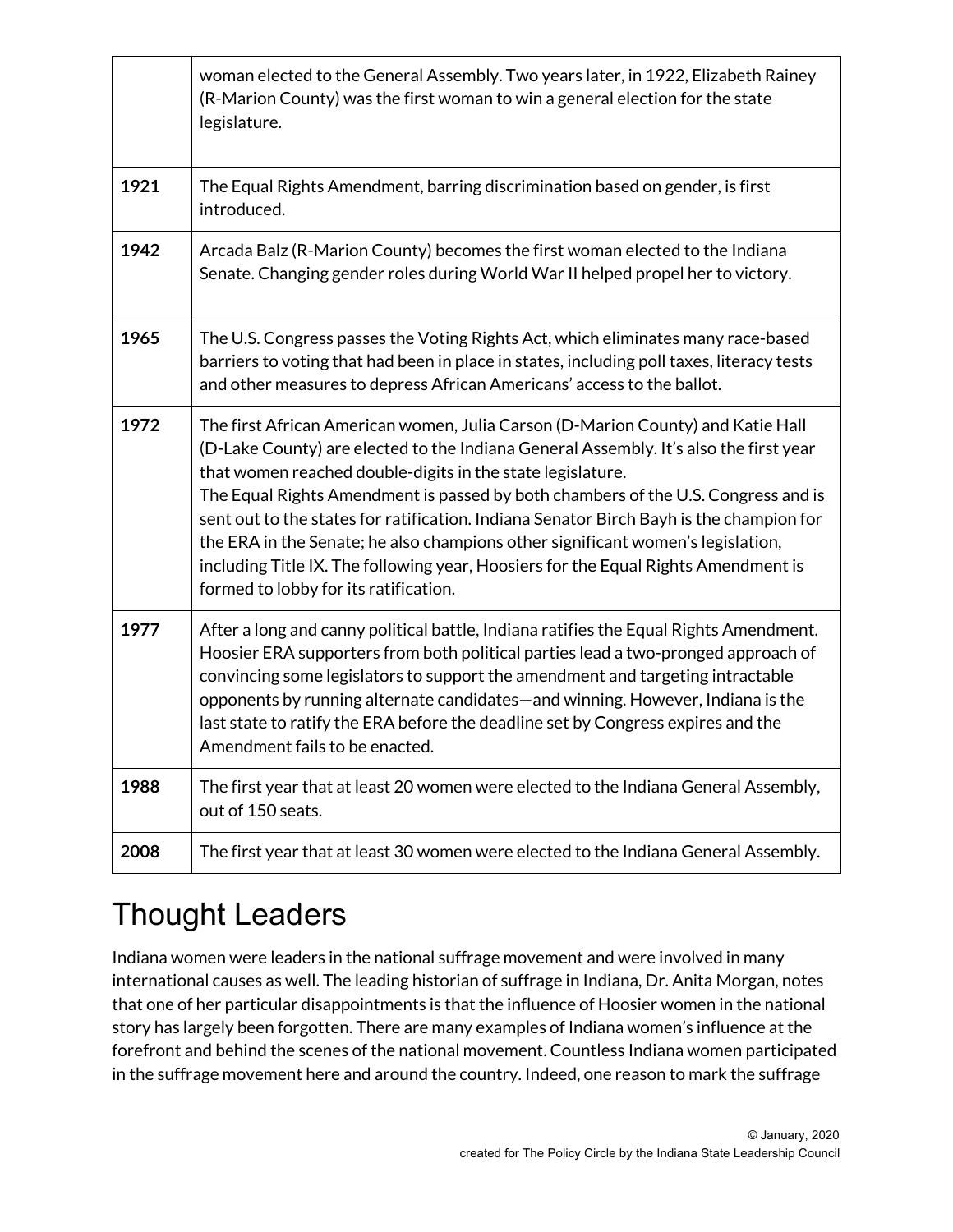centennial is to ensure that their stories are more widely known. Here are a few key leaders in the long fight for suffrage in Indiana:

**Grace Julian Clarke,** of Indianapolis, the daughter and granddaughter of abolitionists and Congressman George W. Julian, was a reformer through and through. She led the Indiana Federation of Clubs, the Legislative Council, and the Women's School Commission of Indiana, which became the Indiana Woman's Franchise League during the years of intense suffrage activity. A brilliant strategist and lobbyist, she organized motor tours and rallies to build support for women's suffrages and to keep up pressure on the General Assembly on a variety of issues that impacted women.

**Marie Stuart Edwards,** of Peru, was active in various women's clubs and in suffrage groups. She not only led the suffrage movement in Indiana in the 1910s but also toured the country in support of ratification. She served as president of the Woman's Franchise League of Indiana from 1917 to 1919, an intense period that saw the passage and repeal of partial suffrage laws in Indiana and the final push for the ratification of the 19th Amendment. After suffrage, Edwards served as founding vice president of the national League of Women Voters.

**Helen Gougar,** of Lafayette, one of the first women lawyers in the country, was a fierce advocate for suffrage and temperance. She gained notoriety for attempting to vote in 1894 and was the first woman to argue before the Indiana Supreme Court in 1897.

**Ida Husted Harper**, of Terre Haute, was a columnist and Susan B. Anthony's handpicked biographer. Harper initially focused her columns on the need for women's economic independence and the right of women to work, and later turned her attention to the right to vote. With Anthony, she wrote the earliest histories of the suffrage movement in order to educate younger women joining the suffrage movement in the 1880s and 1890s.

**Carrie Barnes Ross**, an African American Indianapolis public school teacher, served as the president of Branch No. 7, the first African American women's suffrage organization in Indianapolis, formed in 1912 at the home of Madame C.J. Walker. She also led another suffrage group, the Women's Council. She spoke at a mass meeting of labor union members who were in favor of suffrage. Ross moved to Boston in 1916 where she was active in the local NAACP.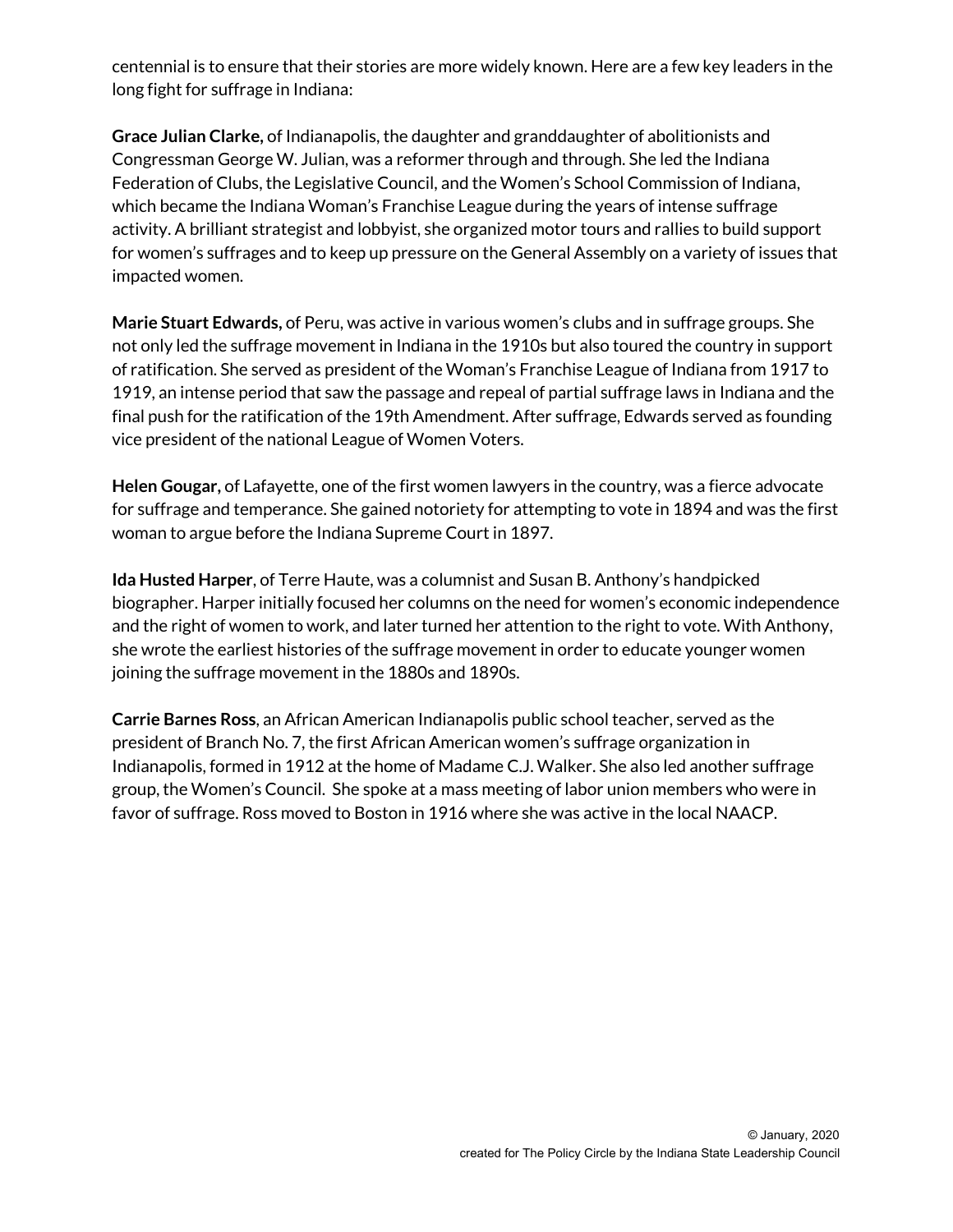**May Wright Sewall,** of Indianapolis, was an avid reformer who advocated for women's equal education as well as suffrage. She was also a leader of the national and international women's club movement, which brought together women of different races, social classes, political viewpoints and religions to focus on women's rights. She was chairwoman of the National Woman's Suffrage Association, president of the National Council of Women of the United States, and president of the International Council of Women. She organized the World's Congress of Representative Women at the 1893 Chicago World's Fair.

**Dr. Mary Thomas**, of Richmond, was not only one of the first female doctors in Indiana, she was also helped to organize the state's first women's rights conventions in the 1850s and edited the Lily, a women's rights newspaper. In 1859, Thomas became the first woman to speak before the Indiana General Assembly, calling for a married women's property law and the right to vote.

### Who are the stakeholders?

All Americans have a stake in women's full participation in society, and the suffrage movement was the result of activism and organization by both women and men. Crucially, women and their male allies had to convince male legislators at the state and federal levels to enact new laws and eventually a Constitutional amendment to grant women the right to vote.

But certainly women led the way. Over nearly 80 years, women suffragists made claims for themselves based on their roles as citizens, as tax-payers, as mothers, as workers, as thinkers—in short, they saw the right to vote as intimately linked to the many roles women occupied in society.

In doing so, they encountered resistance from men and women who opposed the idea that women should take up matters outside the home; who claimed that women did not have the intellectual capacity to make informed, independent choices about candidates and policy; and who feared the larger social changes, including temperance, child labor laws, and other reforms, that women did and might push to the forefront of American politics. Indeed, it's a testament to how entrenched ideas about gender roles and political power were that it took so long for women to achieve the right to vote.

In Indiana and nationally, a number of organizations formed over the years to push for suffrage. Some were homegrown, others were state or local branches of national organizations. Suffragists disagreed over strategy and tactics (Should suffragists pursue a state-based strategy or a federal amendment? Should suffragists support African American voting rights or not? Should suffragists stay genteel and polite or employ more radical, aggressive tactics?) and different organizations reflect the diversity of women's views and the complexity of making political change. Suffrage activists also allied with non-suffrage clubs and reform groups to build and mobilize support across lines of social class, race, religion and geography.

Women used leadership and advocacy skills gained through their participation in other reform movements. After 1920, they employed these skills and mobilized in order to address other issues. The right to vote was one of a number of changes that moved women into public life in new and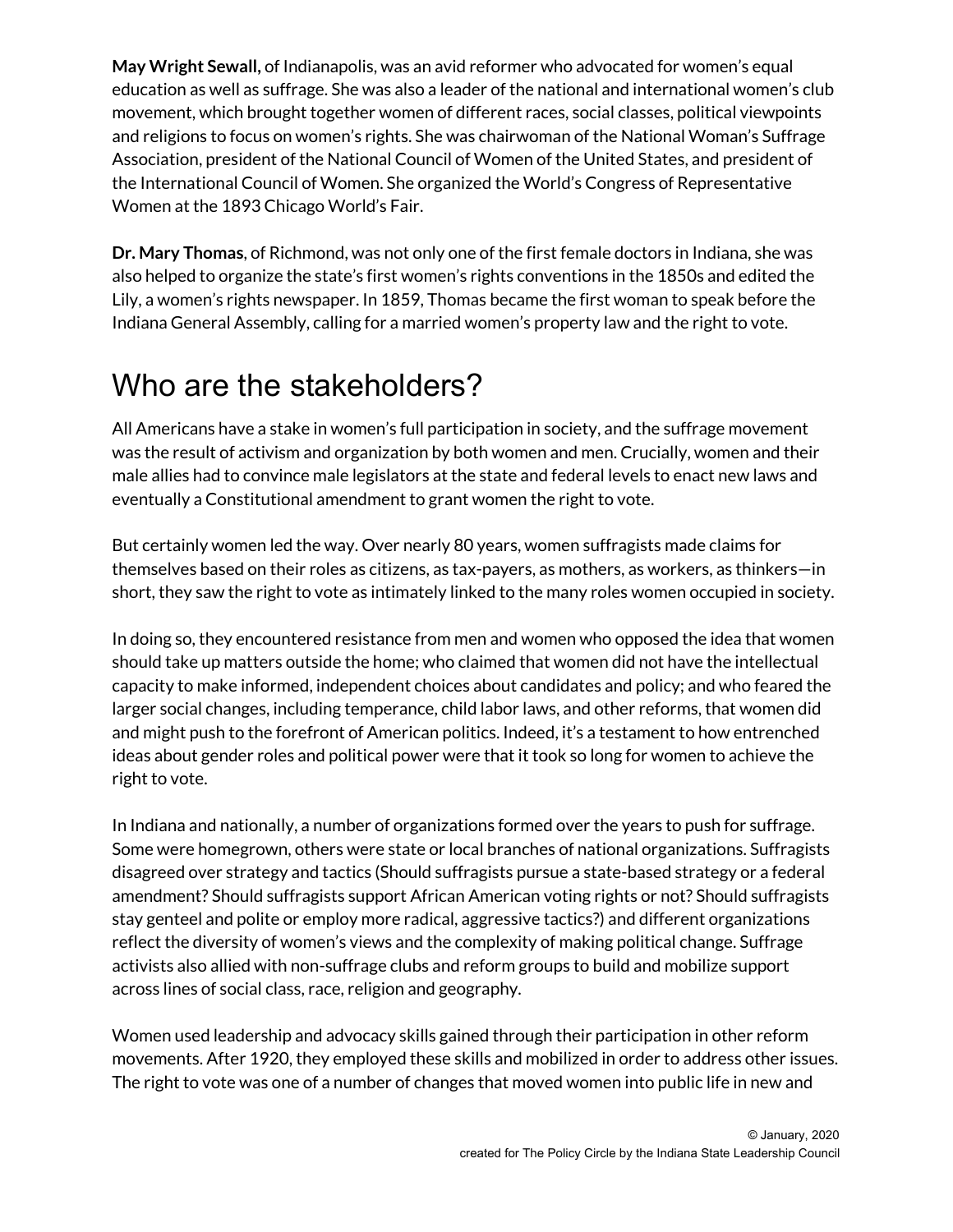enduring ways, including as workers and breadwinners, as thinkers and shapers of culture, and as policy makers.

Today, we can look back to the suffrage movement and discover any number of relevant lessons. The sheer persistence and hard-nosed tactical organizing can inspire anyone looking to make change in their communities. The movement-building and allyship that suffrage advocates participated in, as well as the ways they failed to be inclusive, may provide a roadmap for what and what not to do today. And it's certainly true, and more than a little dispiriting, that women in public life today may encounter similar arguments as those made 100 years ago about their proper roles—and therefore may draw strength from how women navigated and countered resistance in the long march to the 19th Amendment.

Perhaps more than anything, the suffrage movement challenges us on the key questions of our democracy: What does full citizenship mean? What are our rights and responsibilities as citizens? How do we work today to ensure our democracy is healthy and thrives into the future?

### Current Challenges and Reform

There are many contemporary implications of the suffrage movement, but two issues are of ongoing concern:

- **Who Votes?** The franchise is still hotly contested today. While the right to vote is guaranteed in the 15<sup>th</sup> (universal male suffrage) 19<sup>th</sup> (women's right to vote) and 26<sup>th</sup> (universal suffrage over the age of 18) Amendments—in other words, at the federal level—states control the process: how and what documentation is needed to register and to vote on Election Day; when and where poll locations are open; whether and under what conditions, such as felony conviction, the right to vote can be taken away. Like many aspects of American government, it's a system that tries to balance federal and state power. But some argue this "federalist" system creates confusion or inequality among citizens in different states, as well as makes it possible for lawmakers to tinker with voting access for partisan gain.
- **Women in Elected Office:** Indiana is one of only eight states never to have elected a woman to either governor or the U.S. Senate, the highest offices elected by the whole state. The state's largest city, Indianapolis, has also never elected a woman mayor. While Hoosier women are now well represented in the judiciary and other parts of state government, women still constitute less than a quarter of the General Assembly. And when women do run, they still face other barriers, including extra scrutiny on their appearance, difficulty accessing fundraising networks, and coded and outright speculation about their ability to balance roles as mothers and wives with the ability to serve in government. When they do make it into office, even the question of what committees women get appointed to (ways and means vs. education, for instance) and what issues they should focus on (like "traditional women's issues" perceived by society) reflect the extent of women's power in government.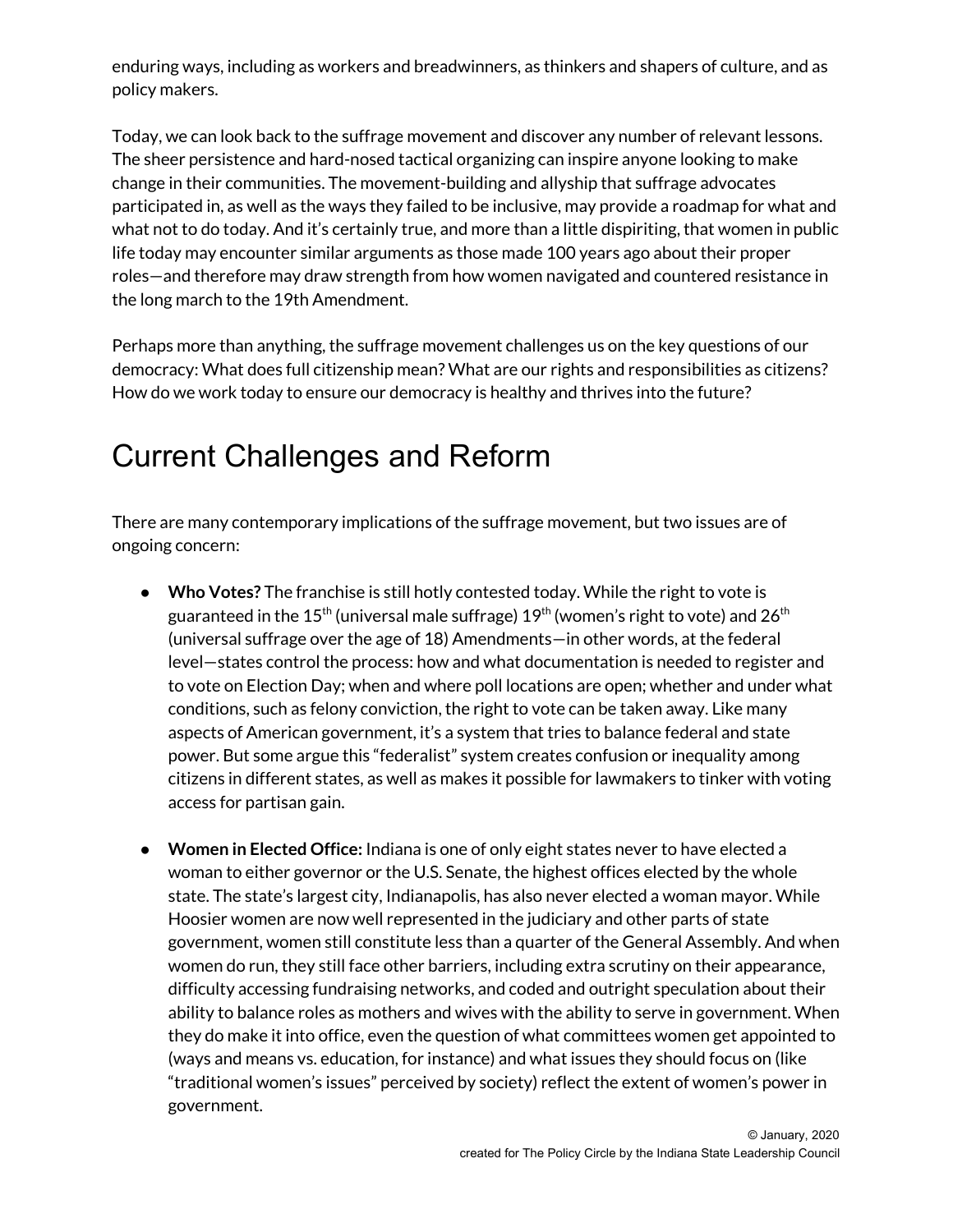# What Can You Do?

- 1. Vote and get active. Claim your rightful place in the voting booth. Advocate for issues you care about and contact your elected officials to make your voice heard.
- 2. Read all about it. Delve into the history of the women's suffrage movement in Indiana by attending events, visiting exhibits and reading Dr. Anita Morgan's forthcoming book, "*We Must Be Fearless*": The Woman Suffrage Movement in Indiana.
- 3. Teach your children. Share what you've learned about women's suffrage with younger generations, even young men, and encourage them to carry the legacy forward. Talk to your kids' teachers to make sure this important suffrage history is being taught in schools.

#### Links to more in-depth information and resources

- "An Act of Tardy Justice: The Story of [Women's](http://indianasuffrage100.org/indiana-womens-suffrage-history/) Suffrage in Indiana" by Dr. Anita Morgan (article)
- "*We Must Be Fearless*": The Woman Suffrage Movement in Indiana by Dr. Anita Morgan (book, forthcoming from Indiana Historical Society Press)
- From the Vault: Board of [Commissioners](https://www.youtube.com/watch?v=zwrf9xuZsLk) v. Knight | Indiana Archives and Records Administration (short video)
- "Marie Stuart Edwards: Suffragist and Social [Reformer"](https://blog.library.in.gov/marie-stuart-edwards-suffragist-and-social-reformer/) | Indiana State Library (blog post)
- "Taking It to the Streets: Hoosier Women's Suffrage [Automobile](https://blog.history.in.gov/taking-it-to-the-streets-hoosier-womens-suffrage-automobile-tour/) Tour" | Indiana Historical Bureau (blog post)
- "A Brief History of Indiana's Female [Legislators"](https://www.capitolandwashington.com/blog/2018/11/14/a-brief-history-of-indianas-female-legislators/) | Capitol & Washington (blog post)
- "The Legacy of Daisy Lloyd: A Brief History of Black [Hoosier](https://www.capitolandwashington.com/blog/2019/06/17/the-legacy-of-daisy-lloyd-a-brief-history-of-black-hoosier-women-in-office/) Women in Office" | Capitol & Washington (blog post)
- Fighting for [Equality:](https://www.amazon.com/Fighting-Equality-Life-Wright-Sewall/dp/087195253X) A Life of May Wright Sewall by Ray E. Boomhower (book)
- The [Woman's](https://www.amazon.com/Womans-Hour-Great-Fight-Vote/dp/014312899X/ref=sr_1_1?crid=XO43LS8VLJTP&keywords=the+woman%2527s+hour+elaine+weiss&qid=1576527868&s=books&sprefix=the+woman%2527s+hour%252Cstripbooks%252C148&sr=1-1) Hour: The Great Fight to Win the Vote by Elaine Weiss (book)
- 2020 Women's Vote [Centennial](https://www.2020centennial.org/) Initiative (website)
- [www.IndianaSuffrage100.org](http://www.indianasuffrage100.org/) (website)